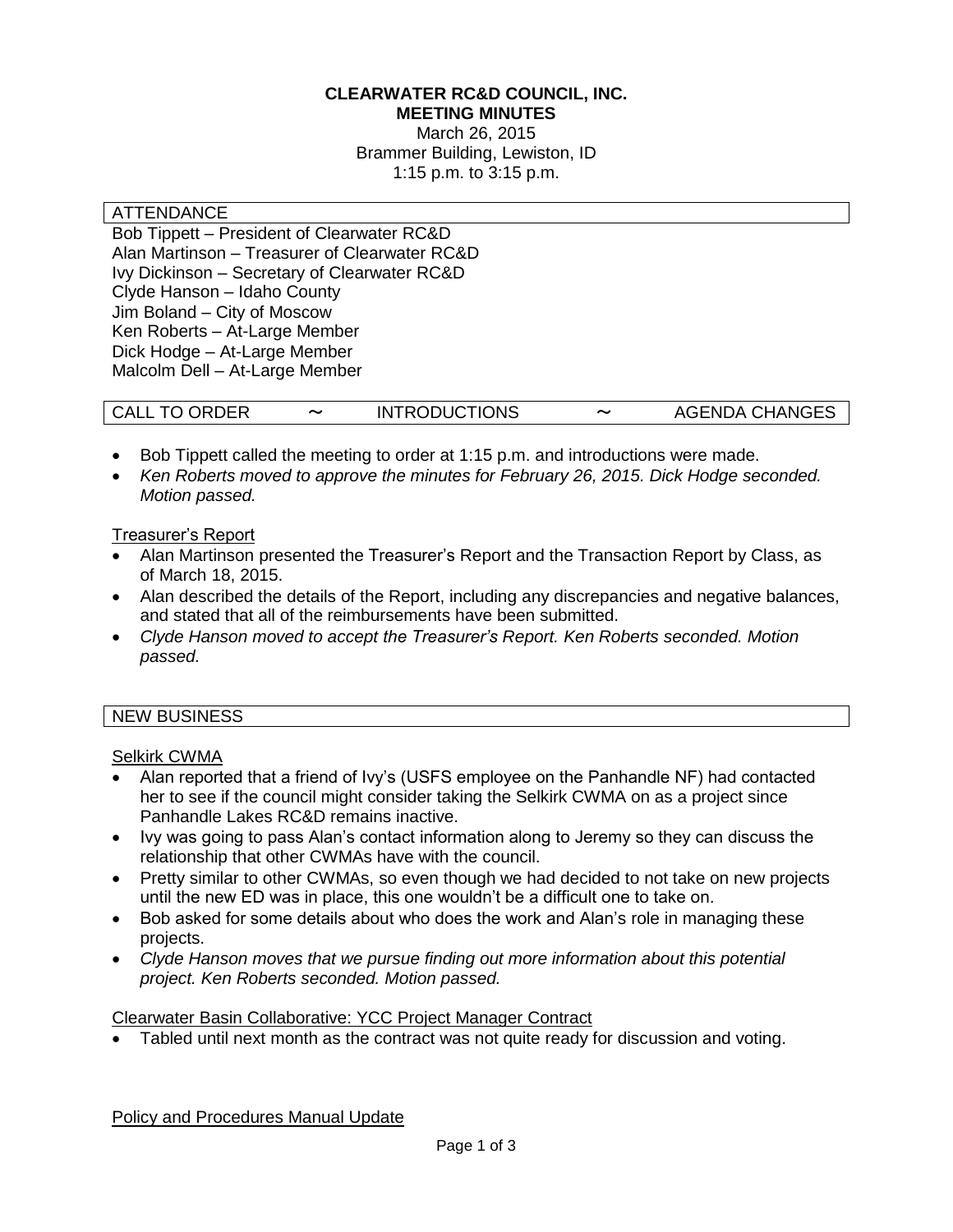- Ivy went through and updated the personnel policy to ensure it reflected the benefits offerings that the board has been discussing via email.
- The medical section on page 7 was updated to reflect the \$200 medical insurance stipend we are offering.
- The paid leave section was updated to reflect an offering of 5 hours of paid leave per pay period (based on a twice monthly pay schedule). This can be used for vacation or sick time. Only 40 hours can be rolled over at the end of the fiscal year. Only 80 hours can be cashed out if employee leaves the employment of the Council
- Paid holidays increased from 7 per year to 10 per year. The days offered are consistent with state offerings.
- Bob asked for the reasoning behind switching to a twice monthly pay period. Cleaner for computing leave allocated per pay period. Lucas and Co. recommended this.
- *Ken Roberts moved to approve the updated personnel policy as written. Jim Boland seconded. Motion passed.*

## OLD BUSINESS

### Executive Director Transition

- Bob reported that he has participated in 2 of 3 interviews, but has had to take a step back from the ED search for personal reasons. He asked Alan and Ivy to provide the update.
- Four interviews were planned, 1 candidate asked for their application to be removed from consideration, three interviews were conducted. All three candidates were strong candidates, but committee was unanimously in favor of offering the position to Renée Hill.
- An initial offer was presented to Renée on 3/13/15. She asked for some negotiation of salary offered. The board discussed and voted on salary as well as benefits offerings via email. A final written offer was mailed to Renée on 3/22/15, and Renée verbally accepted on 3/26/15.
- Renée is planning to start work full-time on 4/20/15. She will complete two days of training with Drew.
- *Malcolm Dell moved to approve the hiring of Renée Hill as the new ED of Clearwater RC&D. Ken Roberts seconded. Motion passed.*

# Spring 2015 Idaho RC&D Association Conference - Recap

- Actual meeting occurred on Friday March  $6<sup>th</sup>$  10am MST.
- Malcolm reported that meeting went well (no technical difficulties thanks to training sessions), and there was good participation.
- Seems like this will be a great alternative to traveling long distances for face to face meetings.

### Inland Northwest Food Network

- Drew forwarded an email around to the Council from the INFN asking if the Council would be willing to sponsor one of their events.
- The board discussed via email, and felt they didn't necessarily want to just sponsor a single event, but that they would consider a donation of seed money to the organization.
- *Malcolm Dell moved to provide the Inland Northwest Food Network with \$200 seed money to use as they see fit. Alan Martinson seconded. Motion passed.*

### Officers Biographies & Photos

This item will be tabled until a new ED starts.

### COMMITTEE REPORTS